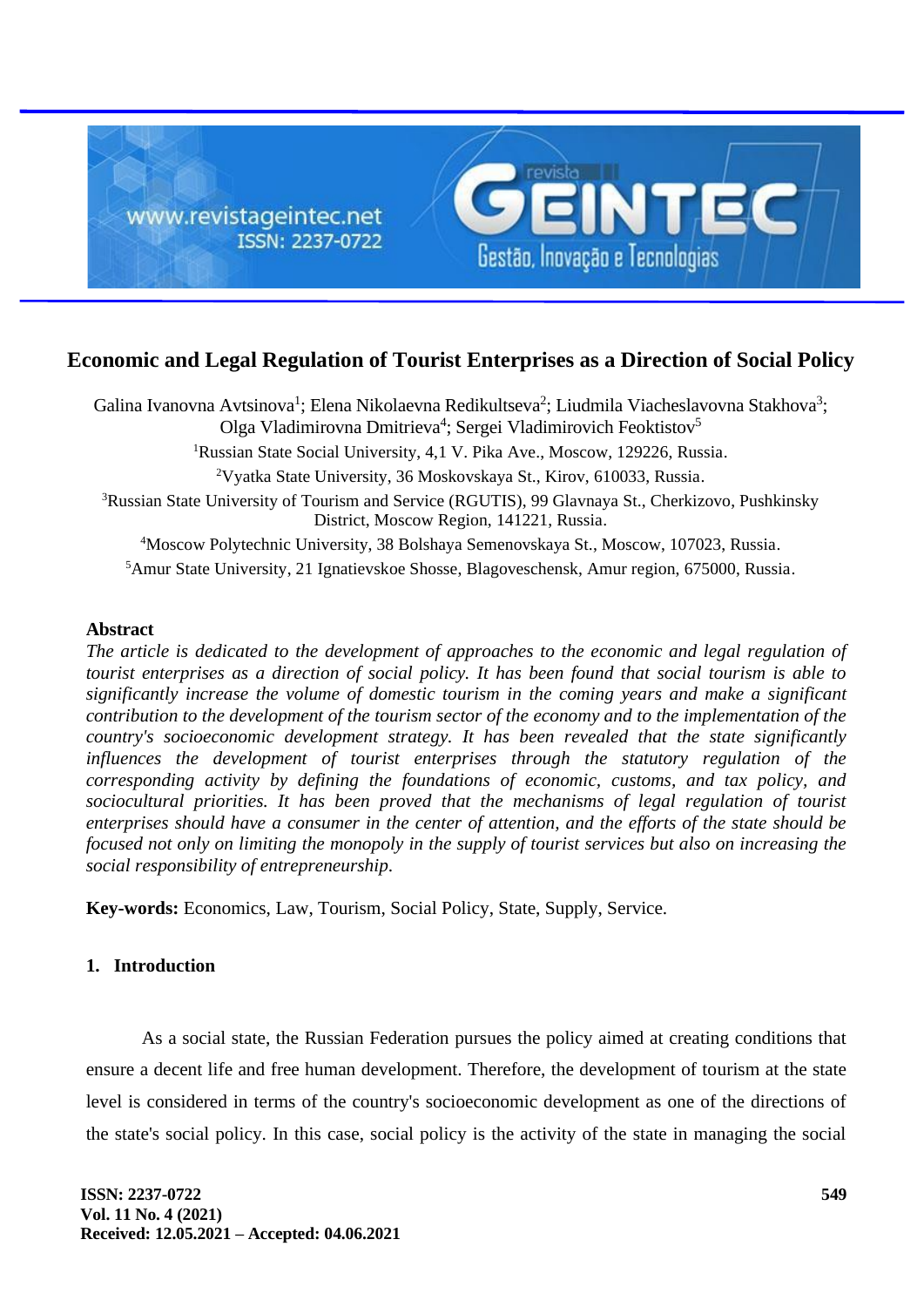sphere of society, aimed at optimizing the labor and sociopolitical activity of the general public, and meeting their interests and needs.

In this case, the main priorities in social policy at the present stage of the society development are the following: providing conditions for stable employment of the population and combating the threat of large scale and stagnant unemployment; strengthening and improving the social protection system for the most vulnerable population; and income regulation policy aimed at bridging the socially dangerous gap among various professional and social groups.

Therefore, as one of the areas of the service sector, tourism contributes to ensuring employment of the population, providing jobs in tourist companies, hotels, camping sites, health camps, and recreation and retreat centers, while travel supported by the state or employers contributes to reducing social inequality, bridging the social gap among various professional and social groups.

The study of issues related to the regulation of tourist activity was reflected in the works of P. I. Ananchenkova (2020), N. V. Belokhvostova (2017), V. M. Kitsis (2020), I. N. Makarchuk (2020), M. S. Oborin (2018), P. P. Chuvatkin (2018) and others. At the same time, there are no clear determinants of the economic and legal regulation of tourist enterprises in the system of social policy at the moment.

#### **2. Methods**

The theoretical and methodological basis of the research was an abstract logical method, methods of induction, deduction, analysis, synthesis, and systematization, used for substantiating approaches to determining the specifics of economic and legal regulation of tourist enterprises in the system of social policy in the current conditions.

The information base of the article was the statistical data from state agencies, legislative and regulatory documents regulating the socioeconomic consequences of the regulation of tourist enterprises, and the results of scientific research (Agamirova et al., 2017; Lobanov et al., 2020; Potekhina et al., 2020).

The research aim was to systematize the specifics of the tourist enterprises development in the course of the study, to develop measures to coordinate activities among the main participants in the tourist process, and to determine its individual characteristics in the context of the social policy development.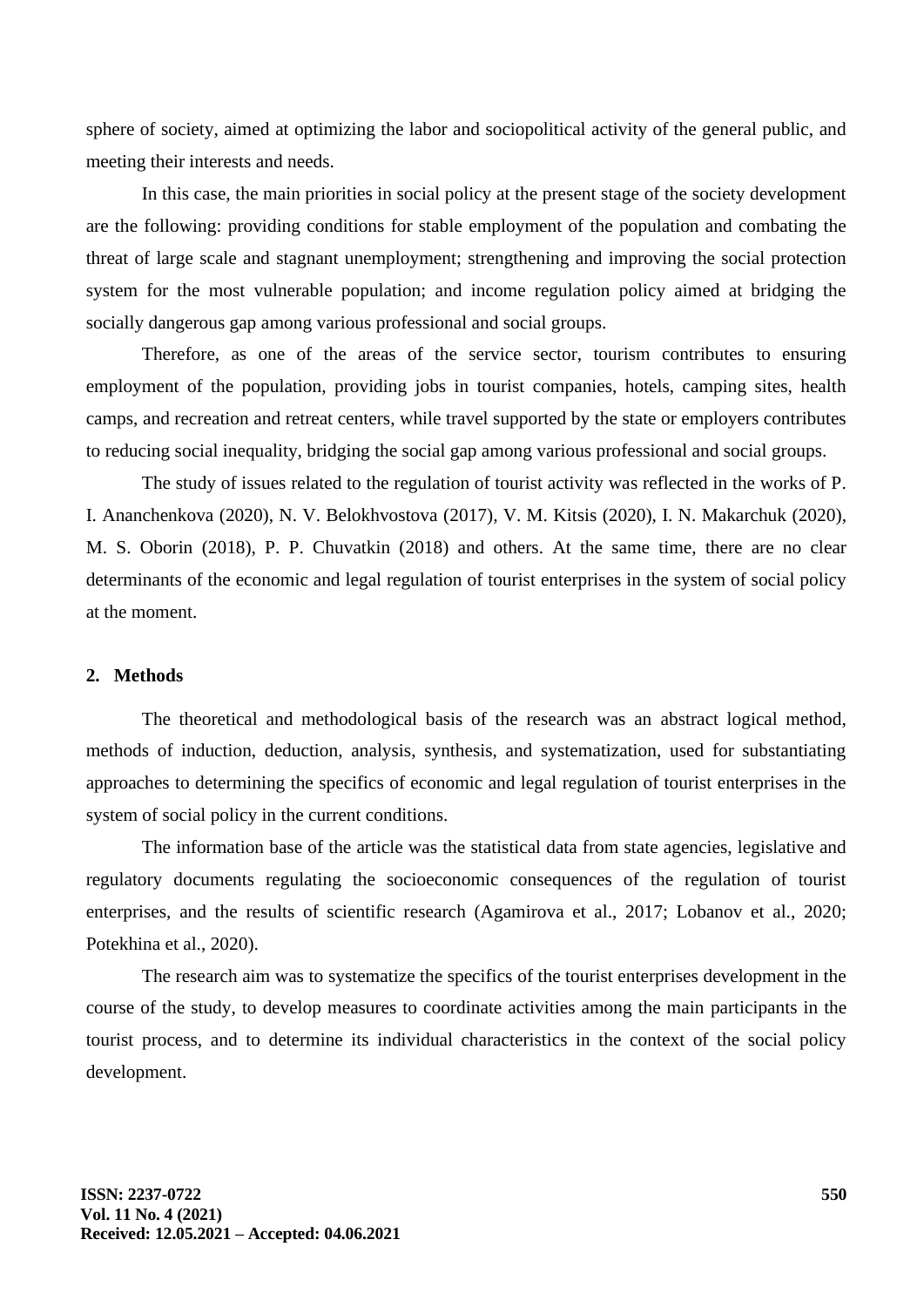#### **3. Results**

It has been found during the research that social policy is implemented at the federal and regional levels in the Russian Federation. The tourism development issues are laid out in strategic documents. In this case, it is required to ensure the quality and accessibility of services in tourism, to create the foundations of the tourism and recreation industry and to increase its competitiveness in the international market, to promote the development of cultural and educational tourism, to provide an integrated approach to preserving the cultural and historical heritage and the appearance of historical settlements, to encourage the interest of young people in the historical and cultural heritage, as well as environmental protection through the development of an interregional youth exchange system.

The innovative and social focus of regional development is associated with the fact that the promising centers of outstripping economic growth should make a significant contribution to regional development. Such centers include tourist and recreational clusters in territories with unique natural resources and natural landscapes, as well as rich historical and cultural heritage. As a component of general tourism, the social tourism development reflects the general state of the social sphere in the country in this case.

Social tourism is increasingly becoming one of the directions of state policy in the social sphere in the Russian Federation. The system of social tourism in Russia is based on the basic measures of state support, including the creation of conditions for expanding the social tourism infrastructure and the creation of tax instruments for social tourism (Fig. 1).

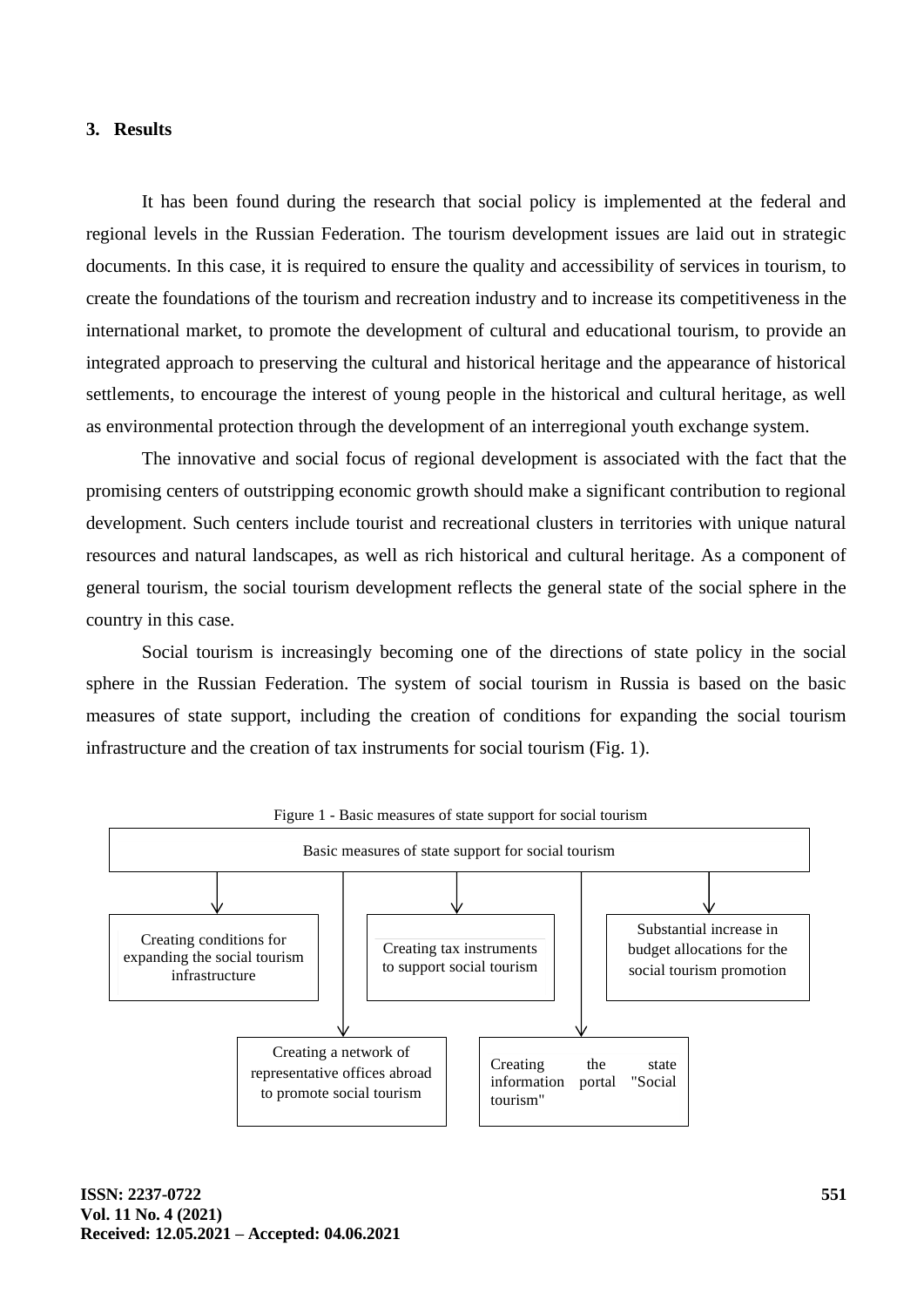In this case, social tourism is a type of tourism subsidized from the funds allocated for social needs in order to create favorable travel conditions for schoolchildren, youth, pensioners, disabled war and labor veterans, and other citizens for whom the government, state and nonstate funds, and other charitable organizations provide social support when using their right to leisure as for the poorest part of the population.

In this case, the basic goals of a tourist enterprise in the field of social tourism include the following:

coordinated solution of social tasks that contribute to human development, foster respect, and enhance sense of solidarity and kinship;

achieving the affordability of tourism for everyone, including families, youth, elderly people, low-income population, and persons with disabilities;

possibility of obtaining noneconomic added value, since it is an integral element of the proposed tourist product (allocation of a part of social expenses and transfer payments to paying for tourist services); and

development of a long-term social policy in tourism (sustainable social tourism can exist only if this policy exists), which provides for direct state support.

It has been found during the research that the historical experience and traditions of social tourism were largely lost and nondemanded in the new tourist realities. The social focus of domestic tourism was replaced by commercial priorities related to the organization of sending Russians abroad. Certain forms and directions of social tourism are gradually receiving increasingly more state support at the sectoral, regional, and corporate levels.

However, this process is not systemic; regional experience requires generalization, systematization, study, and dissemination in order to increase the efficiency of this socially significant form of activity. Therefore, social tourism was legally declared a priority area of state regulation in the Russian Federation in 1996. The Federal Law "On the Fundamentals of Tourist Activity in the Russian Federation" defines social tourism as tourism fully or partially funded from budgetary funds, state nonbudgetary funds (including funds allocated as part of state social aid), as well as employers' funds.

Russian legislation provides for the possibility of free or beneficial vacation for citizens who have the right to receive social services due to chronic diseases or certain merits to society. Besides, the Federal Law "On State Social Aid" contains an extensive list of beneficiaries (from participants in the Great Patriotic War to persons exposed to radiation as a result of the disaster at the Chernobyl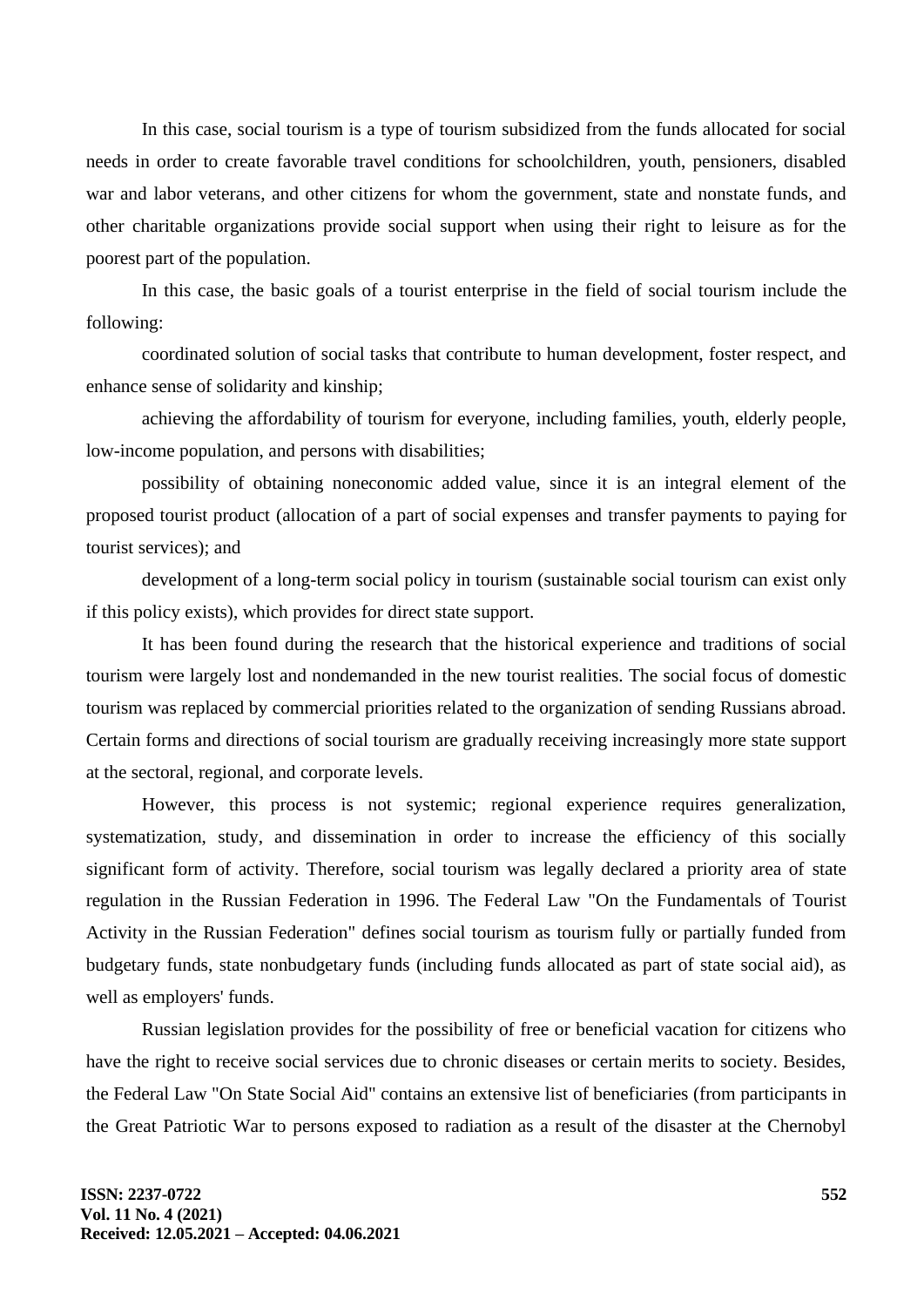Nuclear Power Plant), who are entitled to free vouchers for health resort treatment and free travel by intercity transport to the place of treatment and back, if medically indicated.

Tourist enterprises that implement such types of social tourism as children and youth tourism, amateur (sports and health) tourism, health tourism, environmental, cultural, and educational tourism, family travel, tourism for youth and veterans, tourism for the disabled, tourist trips of foreign compatriots across Russia, and international exchange as part of social tourism receive increasingly more support.

The social insurance system that participates in the development of domestic tourism is actively developing today. Recreation of children, the elderly, veterans, as well as other socially vulnerable categories of the population is funded from social insurance funds and local budgets at the regional level in many regions of the Russian Federation. In this case, children and youth tourism is an integral part of the educational process in educational institutions following the basic general education programs and in preschool educational institutions, including nonschool profile tourist centers and stations for children and youth tourism.

Besides, children tourism is highly valued in the modern state social policy, and it has been fully or partially funded from the state budget over the past few years – largely from the Social Insurance Fund of the Russian Federation, the annual budget of which contains an item of expenditure for health improvement and health resort treatment of children. At the same time, the formation of an efficient regulatory mechanism, which would combine state regulation and market self-regulation, is an important condition for ensuring the development of a competitive environment in the tourist market (Fig. 2).



**ISSN: 2237-0722 Vol. 11 No. 4 (2021) Received: 12.05.2021 – Accepted: 04.06.2021**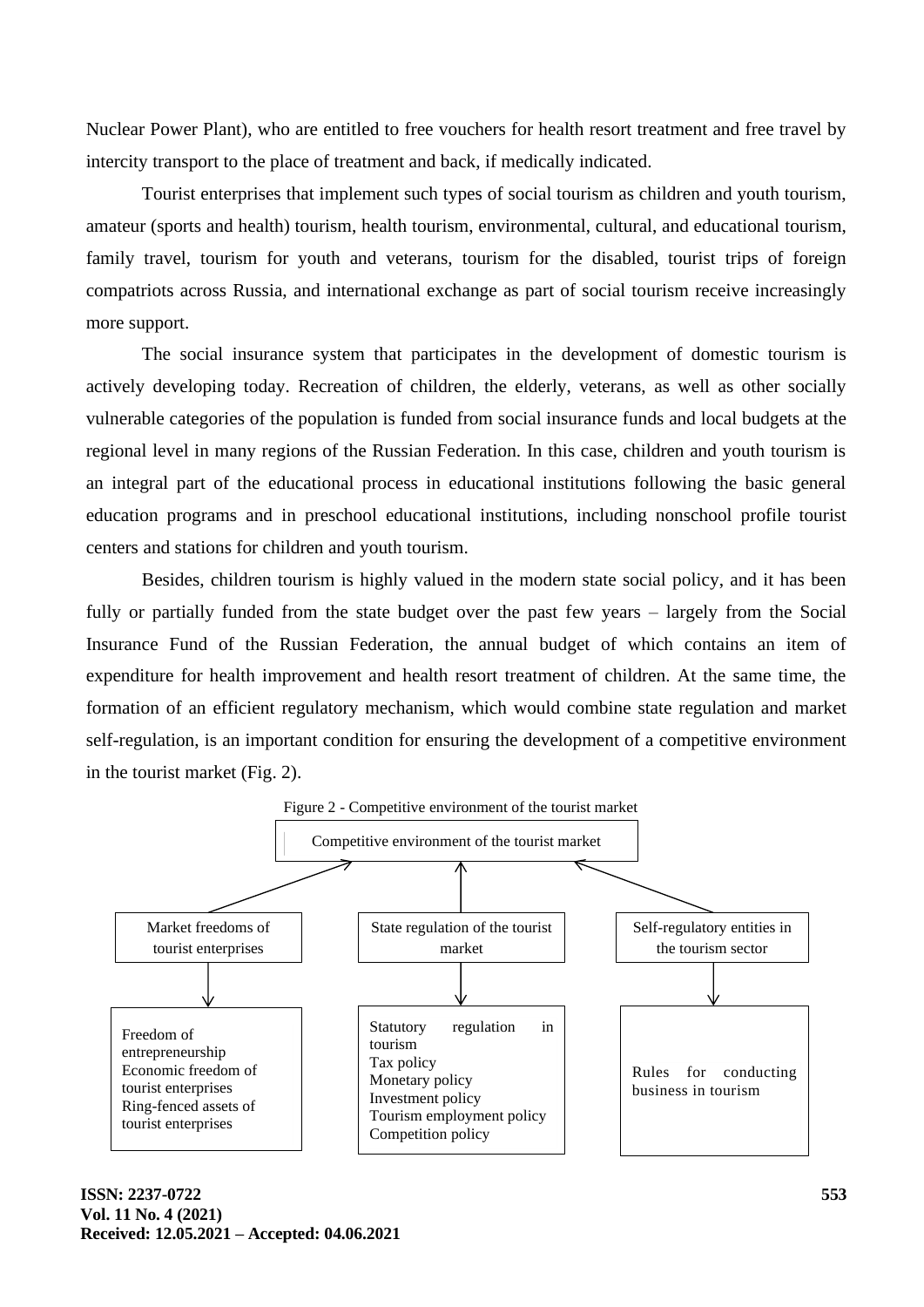In this case, tourist legislation defines the general legal, organizational, and socioeconomic foundations for the implementation of state policy in the tourism industry and is aimed at ensuring the rights of citizens to leisure, freedom of movement, health protection, an environment safe for life and health, and at satisfaction of spiritual needs and other rights, enshrined in the Constitution of the Russian Federation, during tourist travel.

Tourist legislation establishes the foundations for the rational use of tourist resources and regulates relations associated with the establishment of tourist enterprises. It also determines general legal, organizational, educational, and socioeconomic foundations for the implementation of state policy in tourism, comprehensively regulates tourist activities, creates conditions for encouraging business activity of tourist entrepreneurship entities, and ensures the optimal level of state regulation of the tourism development process.

At the same time, tourist enterprises play an extremely important role in the socioeconomic life of the country. Their status and the state's interest in their further development are growing; the influence of tourist enterprises on almost all spheres of human life and activities is increasing, including international tourism. The fact that international tourism has grown above expectations confirms that travel is part of the consumer model for an increasing number of people in developing and developed countries.

However, the elements of the state regulation environment influence the direct implementation of tourist activities at the national level. Its components include laws and regulations, assistance in the promotion of tourist products in the domestic and world tourist markets, protection of the rights and interests of tourists and ensuring their safety, licensing and standardization in the tourism industry, certification of tourist products, and rules of tourist migration, taking into account the interests of tourism development.

There are the following conceptual tasks of legal regulation of the tourism business at the present stage of economic development: the development of a national tourism concept, which should establish an equal priority for domestic tourism and services to foreign tourists; the promotion of cultural and historical tourism services; the promotion of tourism development that ensures the reproduction and protection of the country's natural and cultural resources; and the optimal combination of political, economic, environmental, and social benefits from tourism and their distribution within society.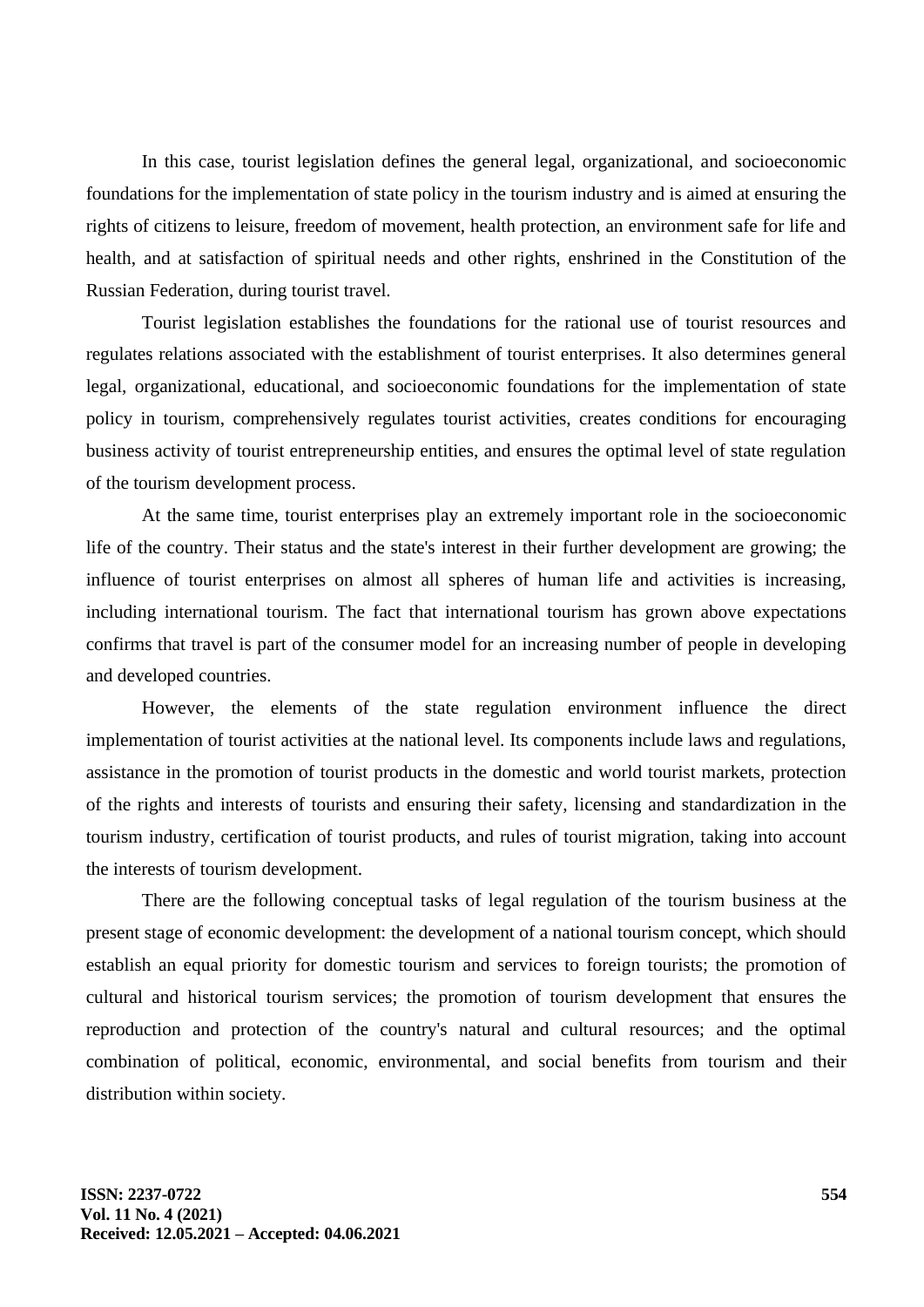Legal support for entrepreneurial activity in tourism takes the following into account: the conditions for entrepreneurship (state registration, the right to hire employees and social guarantees, the responsibility of entities, and termination of activities); relations between an entrepreneur and the state (guarantees of rights, state support and regulation, activities of foreign enterprises, and international treaties).

Besides, the development of tourist enterprises influences the national economy of the entire country and its individual regions. It can be short-term and long-term. Due to the redistribution of a part of the population's income to the tourism sector, the demand for services in the corresponding market segments increases with short-term impact. Therefore, the formation of tourist products consists of the services of numerous enterprises that are directly related to serving people on vacation and while traveling. They include transport companies, catering establishments, hotels, excursion and educational organizations, gambling establishments, as well as sports and resort organizations.

At the same time, the state promotes the development of tourist activities: it helps train employees, arranges scientific research in the tourism industry, and provides cartographic products. Russian tourists, tour operators, travel agents, and their associations take part in international tourist programs with the support of the state. Besides, state agencies create foreign representations in order to promote tourist products on the world market.

### **4. Discussion**

The reliability of the presented approaches is confirmed by the fact that the economic and legal regulation of tourist enterprises is associated with the use of natural recreational tourist resources, such as health regions, lands, forests, water resources, nature reserves, national parks, and resorts (Lukiyanchuk et al, 2020; Ogloblina et al., 2020; Zavalko et al, 2017). As established by law, natural resources are in state ownership, and therefore, their use in tourism is based on lease relations in the market economy.

The state aims at developing tourist enterprises in order to meet the needs of citizens when traveling. The simultaneous formation of the tourism industry should be focused on creating new jobs, increasing the income of the state and citizens, protecting objects of tourist display, rational use of natural, historical, and cultural heritage, and strengthening international contacts in the modern conditions.

At the same time, the market for recreational and tourist services is described by a significant number of small firms specializing in the direct supply of various services to tourists, vacationers,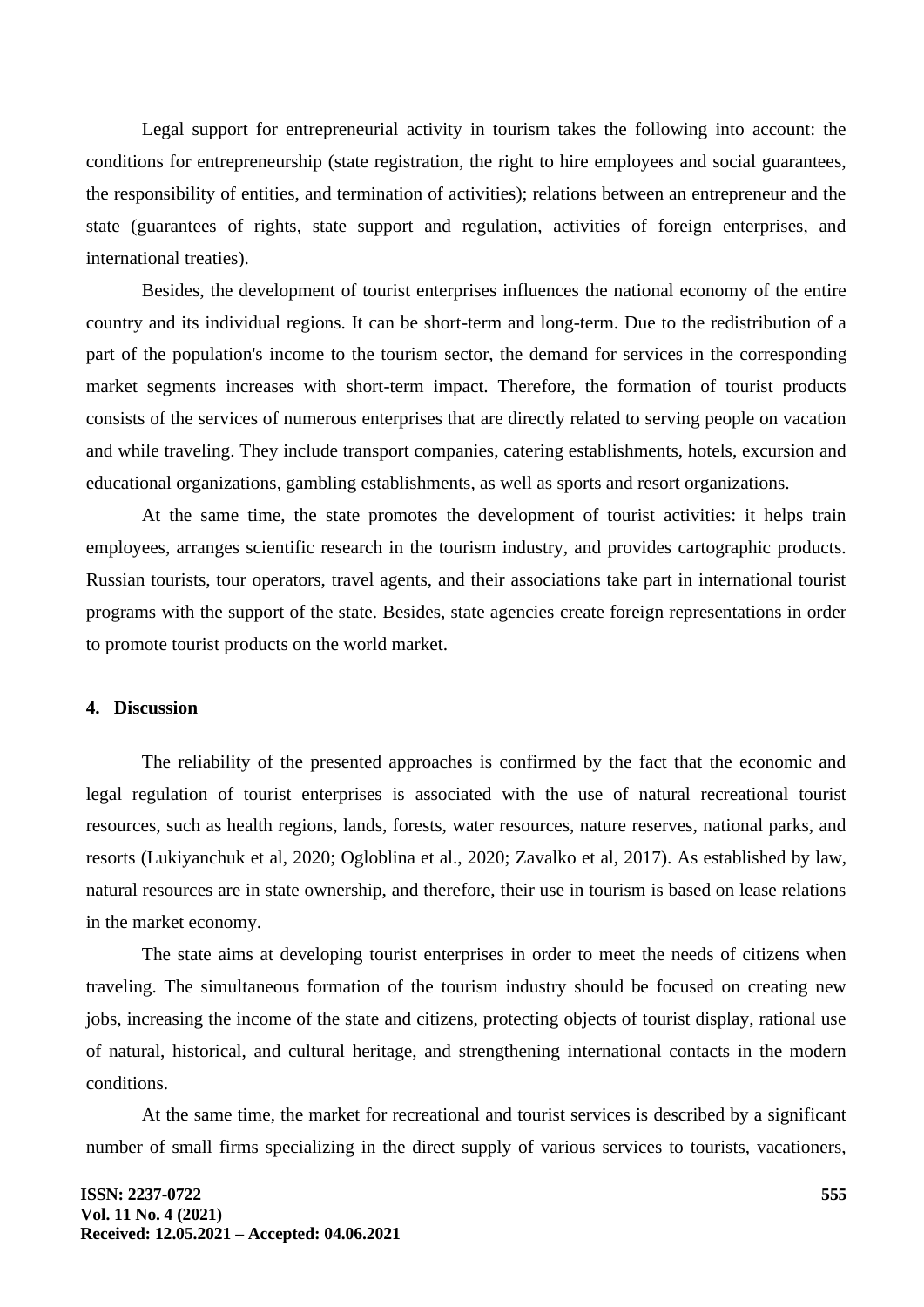and entities involved in organizing tours. Besides, tourism is a capital-intensive business, and material and financial resources are required to create a modern tourism industry.

At the same time, the tourism industry was created with the participation of foreign capital in many countries. As evidenced by world practice, the use of foreign investment involves active state influence through tax and financial policies. The creation of favorable conditions for investment in the tourism industry, the provision of preferential loans, the establishment of tax and customs benefits for tour operators and travel agents engaged in tourist activities in the Russian Federation are measures that must be coordinated with the mandatory conditions to create additional jobs and attract local labor and other resources that help revitalize tourist enterprises in the face of uncertainty.

# **5. Conclusion**

It can be concluded that social tourism is able to significantly increase the volume of domestic tourism in the coming years and make a significant contribution to the development of the tourism sector of the economy, as well as to the implementation of the country's socioeconomic development strategy; however, the specifics of social tourism are so great and multifaceted that it requires an independent legislation securing the development of this type of tourism.

At the same time, the state significantly influences the development of tourist enterprises through the statutory regulation of the corresponding activity by defining the foundations of economic, customs, and tax policy, and sociocultural priorities. In this case, the basic directions of legal regulation of tourist activity should be aimed at developing and improving the statutory regulation of activities.

Therefore, the basic measures to improve legislation include the implementation of state policy in tourism safety, including increasing the legal responsibility of persons and organizations providing services in tourism safety, as well as the adoption of legislation on the development of environmental tourism, including rural, as one of the promising types of tourism. Besides, the mechanisms of state regulation of tourist enterprises should have the consumer in the center of attention, and the efforts of the state should be focused not only on limiting the monopoly in the supply of tourist services but also on increasing the social responsibility of entrepreneurship.